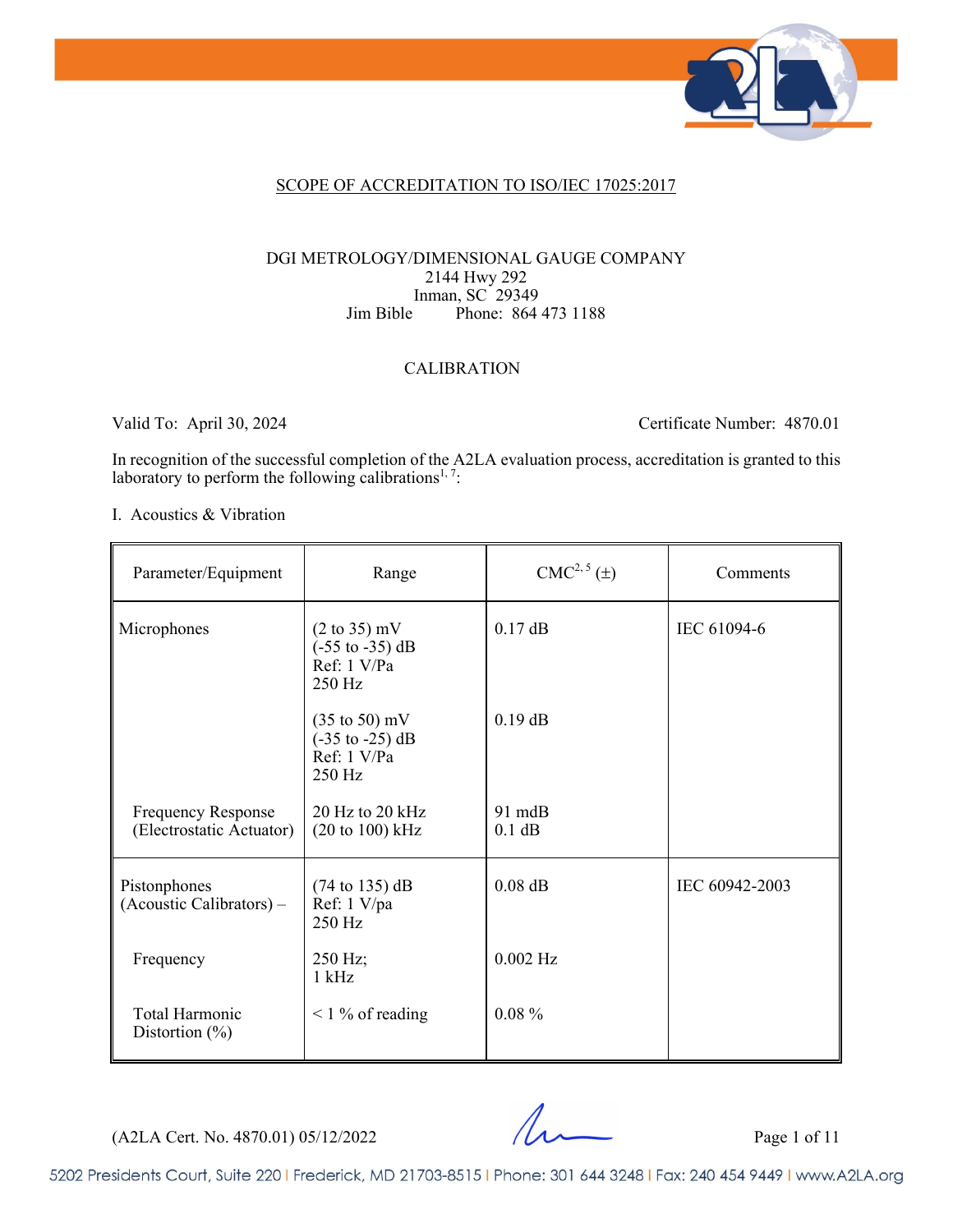| Parameter/Equipment             | Frequency                                                                                                                               | $CMC2, 5(\pm)$                           | Comments               |
|---------------------------------|-----------------------------------------------------------------------------------------------------------------------------------------|------------------------------------------|------------------------|
| Vibration $-$<br>Accelerometers | $(5 \text{ to } 9)$ Hz<br>$(10 \text{ to } 99) \text{ Hz}$<br>$(0.1 \text{ to } 1.999) \text{ kHz}$<br>$(2 \text{ to } 10) \text{ kHz}$ | $2.1\%$<br>$1.6\%$<br>$1.1\%$<br>$2.8\%$ | $ISO 16063-21:2003(E)$ |

## II. Dimensional

| Parameter/Equipment                            | Range                              | $CMC2, 4(\pm)$           | Comments                                               |
|------------------------------------------------|------------------------------------|--------------------------|--------------------------------------------------------|
| Surface Plates $-$                             |                                    |                          |                                                        |
| Mean Plain Flatness <sup>3</sup>               | Up to $271D$ in                    | $0.83 \mu$ in/in         | Differential levels                                    |
| Repeatability <sup>3</sup> - Local<br>Flatness | $(12 \text{ to } 271)D \text{ in}$ | $0.09D \mu \text{in/in}$ | Repeat reading fixture<br>with electronic<br>amplifier |

## III. Electrical – DC/Low Frequency

| Parameter/Equipment   | Range                                                                                                                                         | $CMC2, 6(\pm)$                                                                                                                          | Comments      |
|-----------------------|-----------------------------------------------------------------------------------------------------------------------------------------------|-----------------------------------------------------------------------------------------------------------------------------------------|---------------|
| DC Voltage – Measure  | $(0 \text{ to } 100) \text{ mV}$<br>$100 \text{ mV}$ to $1 \text{V}$<br>(1 to 10) V<br>$(10 \text{ to } 100)$ V<br>$(100 \text{ to } 1000)$ V | 9.0 μV/V + 0.3 μV<br>$8.0 \mu V/V + 0.3 \mu V$<br>$8.0 \mu V/V + 0.6 \mu V$<br>$10 \mu V/V + 31 \mu V$<br>$10 \mu V/V + 0.1 \ mV$       | Agilent 3458A |
| DC Voltage – Generate | Up to $330 \text{ mV}$<br>330 mV to 3.3 V<br>$(3.3 \text{ to } 33) \text{ V}$<br>$(30 \text{ to } 330) \text{ V}$<br>330 V to 1.02 kV         | $18 \mu V/V + 670 \ nV$<br>9.1 $\mu$ V/V + 1.3 $\mu$ V<br>9.5 $\mu$ V/V + 13 $\mu$ V<br>$13 \mu V/V + 100 \mu V$<br>$12 \mu V/V + 1 mV$ | Fluke $5522A$ |

(A2LA Cert. No. 4870.01) 05/12/2022 Page 2 of 11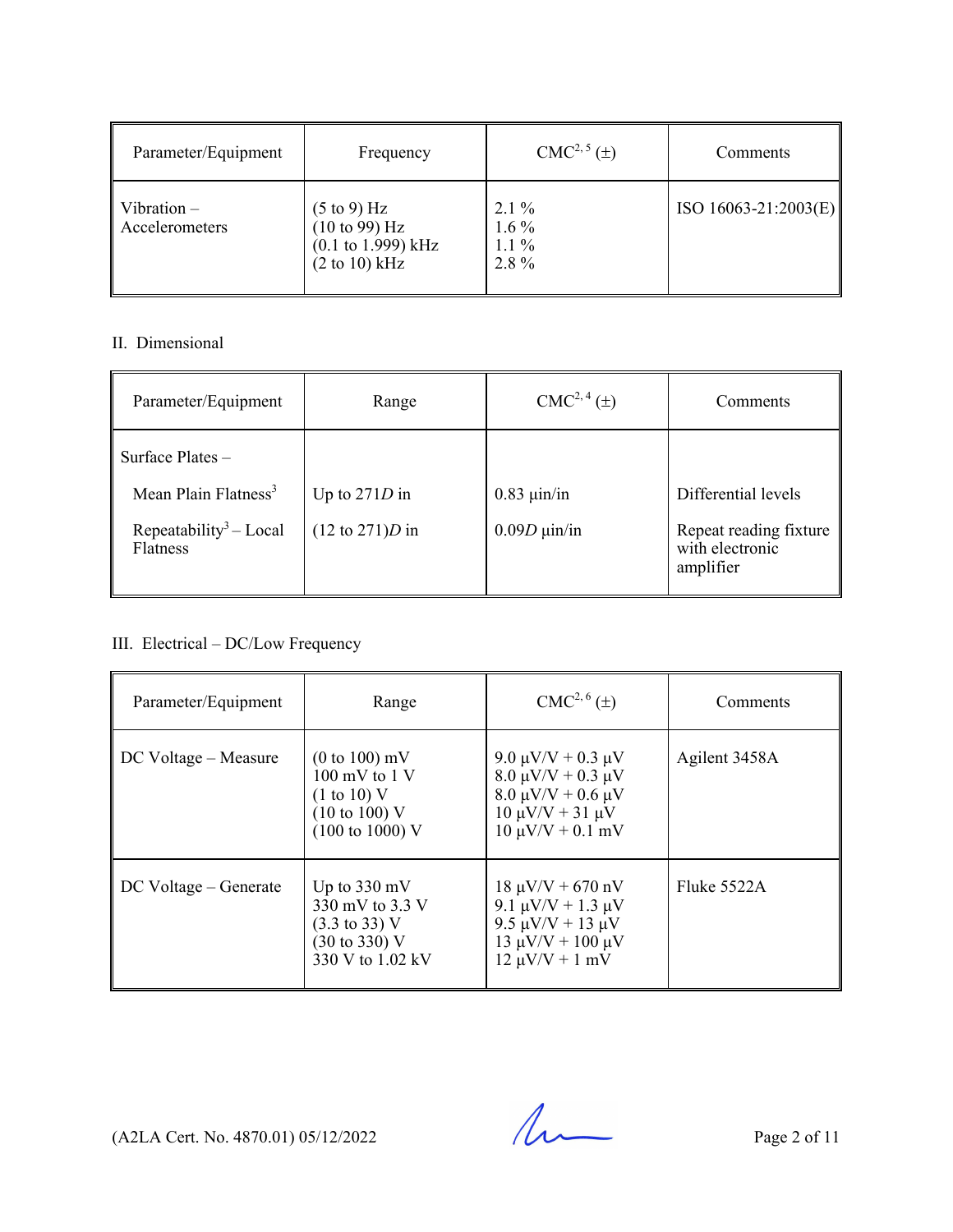| Parameter/Equipment     | Range                                                                                                                                                                                                                              | $CMC2, 6(\pm)$                                                                                                                                                                                                                        | Comments      |
|-------------------------|------------------------------------------------------------------------------------------------------------------------------------------------------------------------------------------------------------------------------------|---------------------------------------------------------------------------------------------------------------------------------------------------------------------------------------------------------------------------------------|---------------|
| DC Current – Measure    | Up to $100 \text{ nA}$<br>$1 \mu A$<br>$10 \mu A$<br>$100 \mu A$<br>$1 \text{ mA}$<br>$10 \text{ mA}$<br>$100 \text{ mA}$<br>1A                                                                                                    | $30 \mu A/A + 0.04 \text{ nA}$<br>$20 \mu A/A + 0.04 nA$<br>$20 \mu A/A + 0.1 \text{ nA}$<br>$20 \mu A/A + 0.81 \text{ nA}$<br>$20 \mu A/A + 5.2 nA$<br>$20 \mu A/A + 52 nA$<br>$35 \mu A/A + 0.52 \mu A$<br>$110 \mu A/A + 10 \mu A$ | Agilent 3458A |
| $DC$ Current – Generate | Up to $30 \mu A$<br>$330 \mu A$ to $3.3 \text{ mA}$<br>$(3.3 \text{ to } 33) \text{ mA}$<br>$(33 \text{ to } 330) \text{ mA}$<br>330 mA to 1.1 A<br>$(1.1 \text{ to } 3)$ A<br>$(3 \text{ to } 11)$ A<br>$(11 \text{ to } 20.5)$ A | $100 \mu A/A + 13 \text{ nA}$<br>68 $\mu$ A/A + 33 nA<br>$67 \mu A/A + 170 \text{ nA}$<br>$67 \mu A/A + 1.7 \mu A$<br>$130 \mu A/A + 27 \mu A$<br>$250 \mu A/A + 27 \mu A$<br>$330 \mu A/A + 330 \mu A$<br>670 μA/A + 500 μA          | Fluke 5522A   |

| Parameter/Range                   | Frequency                                                                                                                                                                                                  | $CMC2, 6(\pm)$                                                                                                                                                             | Comments      |
|-----------------------------------|------------------------------------------------------------------------------------------------------------------------------------------------------------------------------------------------------------|----------------------------------------------------------------------------------------------------------------------------------------------------------------------------|---------------|
| AC Voltage – Generate             |                                                                                                                                                                                                            |                                                                                                                                                                            |               |
| $(1 to 33)$ mV                    | $(10 \text{ to } 45) \text{ Hz}$<br>45 Hz to $10$ kHz<br>$(10 \text{ to } 20) \text{ kHz}$<br>$(20 \text{ to } 50)$ kHz<br>$(50 \text{ to } 100) \text{ kHz}$<br>$(100 \text{ to } 500) \text{ kHz}$       | 530 $\mu$ V/V + 4 $\mu$ V<br>$100 \mu V/V + 4 \mu V$<br>$140 \mu V/V + 4 \mu V$<br>$670 \mu V/V + 4 \mu V$<br>$2.3 \text{ mV/V} + 8 \mu \text{V}$<br>5.3 mV/V + 33 $\mu$ V | Fluke $5522A$ |
| $(33 \text{ to } 330) \text{ mV}$ | $(10 \text{ to } 45) \text{ Hz}$<br>45 Hz to 10 kHz<br>$(10 \text{ to } 20) \text{ kHz}$<br>$(20 \text{ to } 50) \text{ kHz}$<br>$(50 \text{ to } 100) \text{ kHz}$<br>$(100 \text{ to } 500) \text{ kHz}$ | $200 \mu V/V + 5.3 \mu V$<br>98 $\mu$ V/V + 5.3 $\mu$ V<br>$110 \mu V/V + 5.3 \mu V$<br>$230 \mu V/V + 5.3 \mu V$<br>530 $\mu$ V/V + 21 $\mu$ V<br>$1.3$ mV/V + 47 $\mu$ V |               |
| 330 mV to 3.3 V                   | $(10 \text{ to } 45) \text{ Hz}$<br>45 Hz to 10 kHz<br>$(10 \text{ to } 20) \text{ kHz}$<br>$(20 \text{ to } 50) \text{ kHz}$<br>$(50 \text{ to } 100) \text{ kHz}$<br>$(100 \text{ to } 500) \text{ kHz}$ | $200 \mu V/V + 33 \mu V$<br>$100 \mu V/V + 40 \mu V$<br>130 μV/V + 40 μV<br>$200 \mu V/V + 33 \mu V$<br>$470 \mu V/V + 83 \mu V$<br>$1.6$ mV/V + 400 $\mu$ V               |               |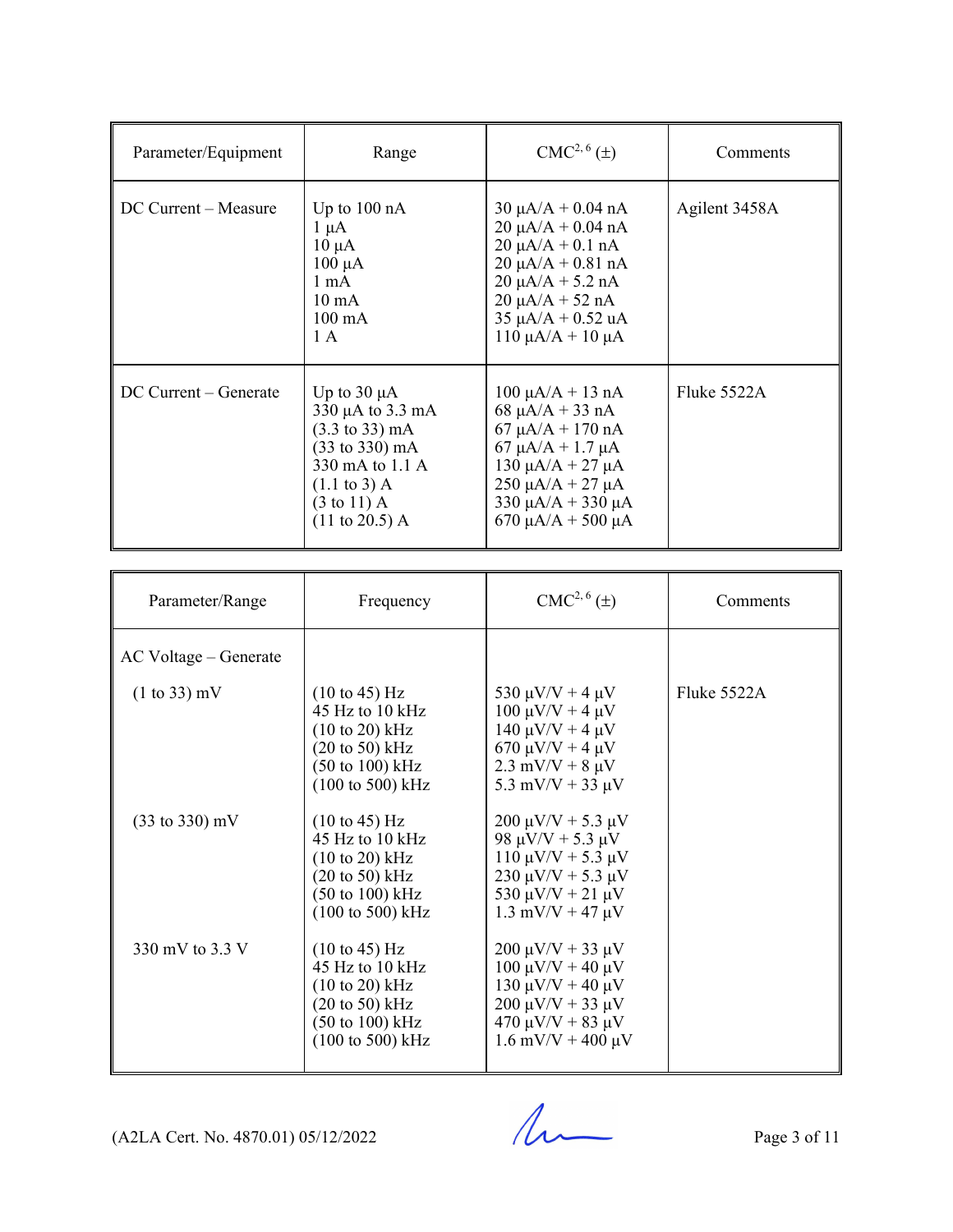| Parameter/Range                  | Frequency                                                                                                                                                                                                                                                                                                 | CMC <sup>2, 6</sup> (±)                                                                                                                                                                                                                                                                                                                                                                 | Comments      |
|----------------------------------|-----------------------------------------------------------------------------------------------------------------------------------------------------------------------------------------------------------------------------------------------------------------------------------------------------------|-----------------------------------------------------------------------------------------------------------------------------------------------------------------------------------------------------------------------------------------------------------------------------------------------------------------------------------------------------------------------------------------|---------------|
| AC Voltage – Generate<br>(cont)  |                                                                                                                                                                                                                                                                                                           |                                                                                                                                                                                                                                                                                                                                                                                         |               |
| $(3.3 \text{ to } 33) \text{ V}$ | $(10 \text{ to } 45)$ Hz<br>45 Hz to 10 kHz<br>$(10 \text{ to } 20) \text{ kHz}$<br>$(20 \text{ to } 50) \text{ kHz}$<br>$(50 \text{ to } 100) \text{ kHz}$                                                                                                                                               | $200 \mu V/V + 530 \mu V$<br>100 μV/V + 400 μV<br>$160 \mu V/V + 400 \mu V$<br>$230 \mu V/V + 400 \mu V$<br>$600 \mu V/V + 1.1 \ mV$                                                                                                                                                                                                                                                    | Fluke 5522A   |
| (33 to 330) V                    | 45 Hz to 1 kHz<br>(1 to 10) kHz<br>$(10 \text{ to } 20) \text{ kHz}$<br>$(20 \text{ to } 50)$ kHz<br>$(50 \text{ to } 100) \text{ kHz}$                                                                                                                                                                   | $130 \mu V/V + 1.3 \ mV$<br>$140 \mu V/V + 4 \ mV$<br>$170 \mu V/V + 4 \ mV$<br>$200 \mu V/V + 4 \ mV$<br>$1.3$ mV/V + 33 mV                                                                                                                                                                                                                                                            |               |
| 330 V to 1.02 kV                 | 45 Hz to 1 kHz<br>(1 to 5) kHz<br>$(5 \text{ to } 10) \text{ kHz}$                                                                                                                                                                                                                                        | $200 \mu V/V + 6.7 \ mV$<br>$200 \mu V/V + 6.7 \ mV$<br>$200 \mu V/V + 6.7 \ mV$                                                                                                                                                                                                                                                                                                        |               |
| AC Voltage - Measure             |                                                                                                                                                                                                                                                                                                           |                                                                                                                                                                                                                                                                                                                                                                                         |               |
| $(0 to 10)$ mV                   | (1 to 40) Hz<br>40 Hz to 1 kHz<br>(1 to 20) kHz<br>$(20 \text{ to } 50) \text{ kHz}$<br>$(50 \text{ to } 100) \text{ kHz}$<br>(100 to 300) kHz<br>300 kHz to 1 MHz<br>(1 to 4) MHz<br>(4 to 8) MHz                                                                                                        | $0.30$ mV/V + 3.0 $\mu$ V<br>$0.20$ mV/V + 1.1 $\mu$ V<br>$0.30$ mV/V + 1.1 $\mu$ V<br>$1.0$ mV/V + $1.1 \mu$ V<br>$5.0$ mV/V + 1.1 $\mu$ V<br>$40 \text{ mV/V} + 20 \mu\text{V}$<br>$12 \text{ mV/V} + 50 \text{ \mu V}$<br>$70 \text{ mV/V} + 70 \mu V$<br>$200 \text{ mV/V} + 80 \text{ \mu V}$                                                                                      | Agilent 3458A |
| $100 \text{ mV}$                 | (1 to 40) Hz<br>40 Hz to 1 kHz<br>$(1 to 20)$ kHz<br>$(20 \text{ to } 50)$ kHz<br>$(50 \text{ to } 100) \text{ kHz}$<br>$(100 \text{ to } 300) \text{ kHz}$<br>300 kHz to 1 MHz<br>(1 to 2) MHz<br>$(2 \text{ to } 4) \text{ MHz}$<br>$(4 \text{ to } 8) \text{ MHz}$<br>$(8 \text{ to } 10) \text{ MHz}$ | $0.08$ mV/V + 4 $\mu$ V<br>$0.08$ mV/V + 2 $\mu$ V<br>$0.14$ mV/V + 2 $\mu$ V<br>$0.30$ mV/V + 2 $\mu$ V<br>$0.8 \text{ mV/V} + 2 \mu \text{V}$<br>$3 \text{ mV/V} + 10 \mu \text{V}$<br>$10 \text{ mV/V} + 10 \text{ \mu V}$<br>$15 \text{ mV/V} + 10 \mu V$<br>$40 \text{ mV/V} + 70 \text{ \mu V}$<br>$40 \text{ mV/V} + 80 \text{ \mu V}$<br>$150 \text{ mV/V} + 100 \text{ \mu V}$ |               |

 $(A2LA$  Cert. No. 4870.01) 05/12/2022 Page 4 of 11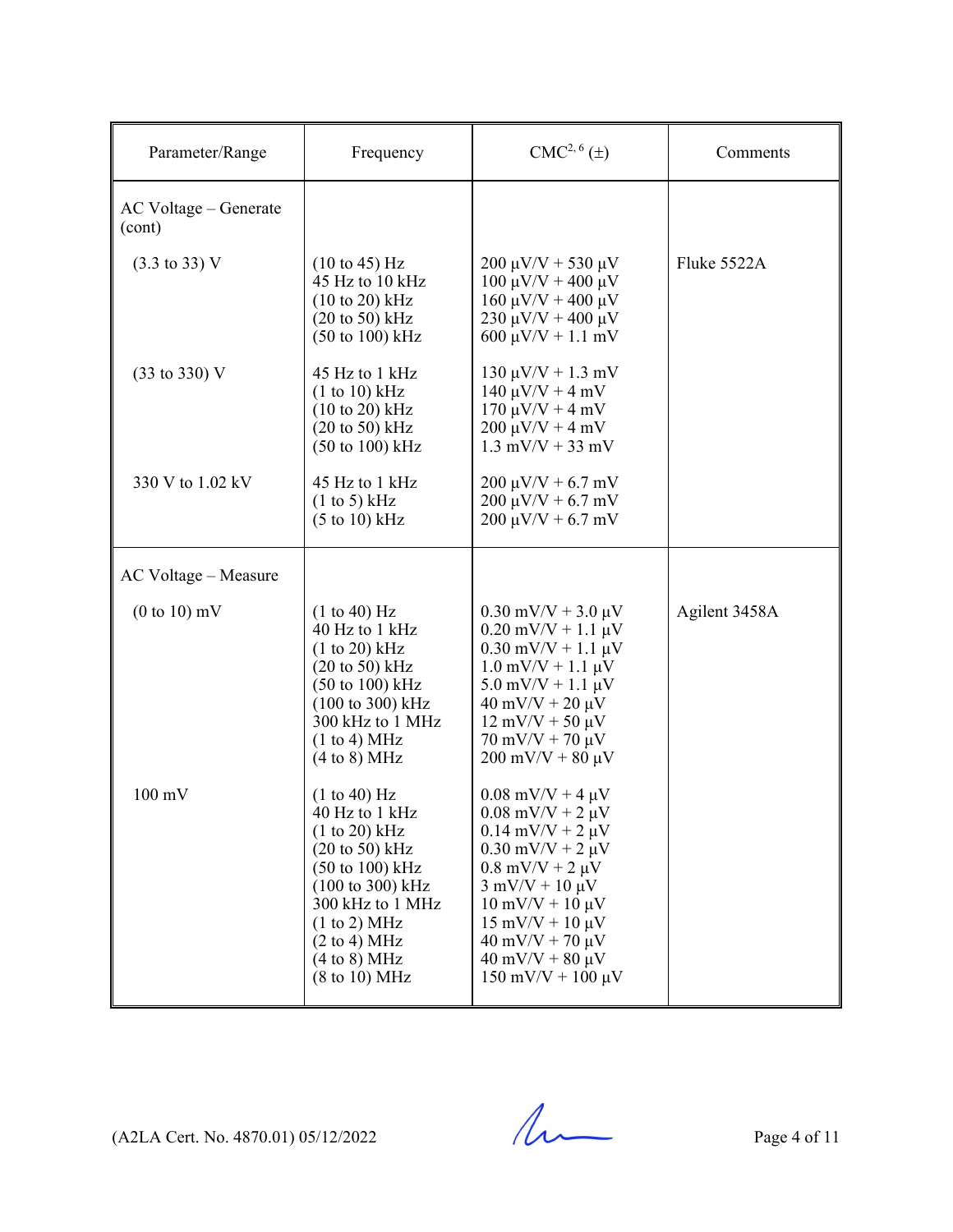| Parameter/Range                | Frequency                                                                                                                                                                                                                                                                                      | $CMC2, 6(\pm)$                                                                                                                                                                                                                                                                                                                                         | Comments      |
|--------------------------------|------------------------------------------------------------------------------------------------------------------------------------------------------------------------------------------------------------------------------------------------------------------------------------------------|--------------------------------------------------------------------------------------------------------------------------------------------------------------------------------------------------------------------------------------------------------------------------------------------------------------------------------------------------------|---------------|
| AC Voltage - Measure<br>(cont) |                                                                                                                                                                                                                                                                                                |                                                                                                                                                                                                                                                                                                                                                        |               |
| 1V                             | (1 to 40) Hz<br>40 Hz to 1 kHz<br>$(1 to 20)$ kHz<br>$(20 \text{ to } 50) \text{ kHz}$<br>$(50 \text{ to } 100) \text{ kHz}$<br>$(100 \text{ to } 300) \text{ kHz}$<br>300 kHz to 1 MHz<br>(1 to 2) MHz<br>$(2 \text{ to } 4) \text{ MHz}$<br>(4 to 8) MHz<br>$(8 \text{ to } 10) \text{ MHz}$ | $0.08$ mV/V + 0.04 mV<br>$0.08$ mV/V + $0.02$ mV<br>$0.14$ mV/V + $0.02$ mV<br>$0.30$ mV/V + $0.02$ mV<br>$0.80$ mV/V + $0.02$ mV<br>$3.0$ mV/V + 0.10 mV<br>$10 \text{ mV/V} + 0.10 \text{ mV}$<br>$15 \text{ mV/V} + 0.10 \text{ mV}$<br>$40 \text{ mV/V} + 0.70 \text{ mV}$<br>$40 \text{ mV/V} + 0.80 \text{ mV}$<br>$150$ mV/V + $1.0$ mV         | Agilent 3458A |
| 10 V                           | (1 to 40) Hz<br>40 Hz to 1 kHz<br>(1 to 20) kHz<br>$(20 \text{ to } 50)$ kHz<br>$(50 \text{ to } 100) \text{ kHz}$<br>$(100 \text{ to } 300) \text{ kHz}$<br>300 kHz to 1 MHz<br>(1 to 2) MHz<br>$(2 \text{ to } 4) \text{ MHz}$<br>(4 to 8) MHz<br>$(8 \text{ to } 10) \text{ MHz}$           | $0.08$ mV/V + 0.40 mV<br>$0.08$ mV/V + $0.20$ mV<br>$0.14$ mV/V + $0.20$ mV<br>$0.30$ mV/V + $0.20$ mV<br>$0.80$ mV/V + $0.20$ mV<br>$3.0$ mV/V + 1.0 mV<br>$10 \text{ mV/V} + 1.0 \text{ mV}$<br>$15 \text{ mV/V} + 1.0 \text{ mV}$<br>$40 \text{ mV/V} + 7.0 \text{ mV}$<br>$40 \text{ mV/V} + 8.0 \text{ mV}$<br>$150 \text{ mV/V} + 10 \text{ mV}$ |               |
| 100 V                          | (1 to 40) Hz<br>40 Hz to 1 kHz<br>(1 to 20) kHz<br>$(20 \text{ to } 50) \text{ kHz}$<br>$(50 \text{ to } 100) \text{ kHz}$<br>$(100 \text{ to } 300) \text{ kHz}$<br>300 kHz to 1 MHz                                                                                                          | $0.20$ mV/V + 4.0 mV<br>$0.20$ mV/V + 2.0 mV<br>$0.20$ mV/V + 2.0 mV<br>$0.35$ mV/V + 2.0 mV<br>$1.2$ mV/V + 2.0 mV<br>$4.0$ mV/V + 30 mV<br>$15 \text{ mV/V} + 100 \text{ mV}$                                                                                                                                                                        |               |
| 1000 V                         | (1 to 40) Hz<br>40 Hz to 1 kHz<br>(1 to 20) kHz<br>$(20 \text{ to } 50)$ kHz<br>$(50 \text{ to } 100) \text{ kHz}$                                                                                                                                                                             | $0.40$ mV/V + 40 mV<br>$0.40$ mV/V + 20 mV<br>$0.60$ mV/V + 20 mV<br>$1.2$ mV/V + 20 mV<br>$3.0$ mV/V + 20 mV                                                                                                                                                                                                                                          |               |

 $(A2LA$  Cert. No. 4870.01) 05/12/2022 Page 5 of 11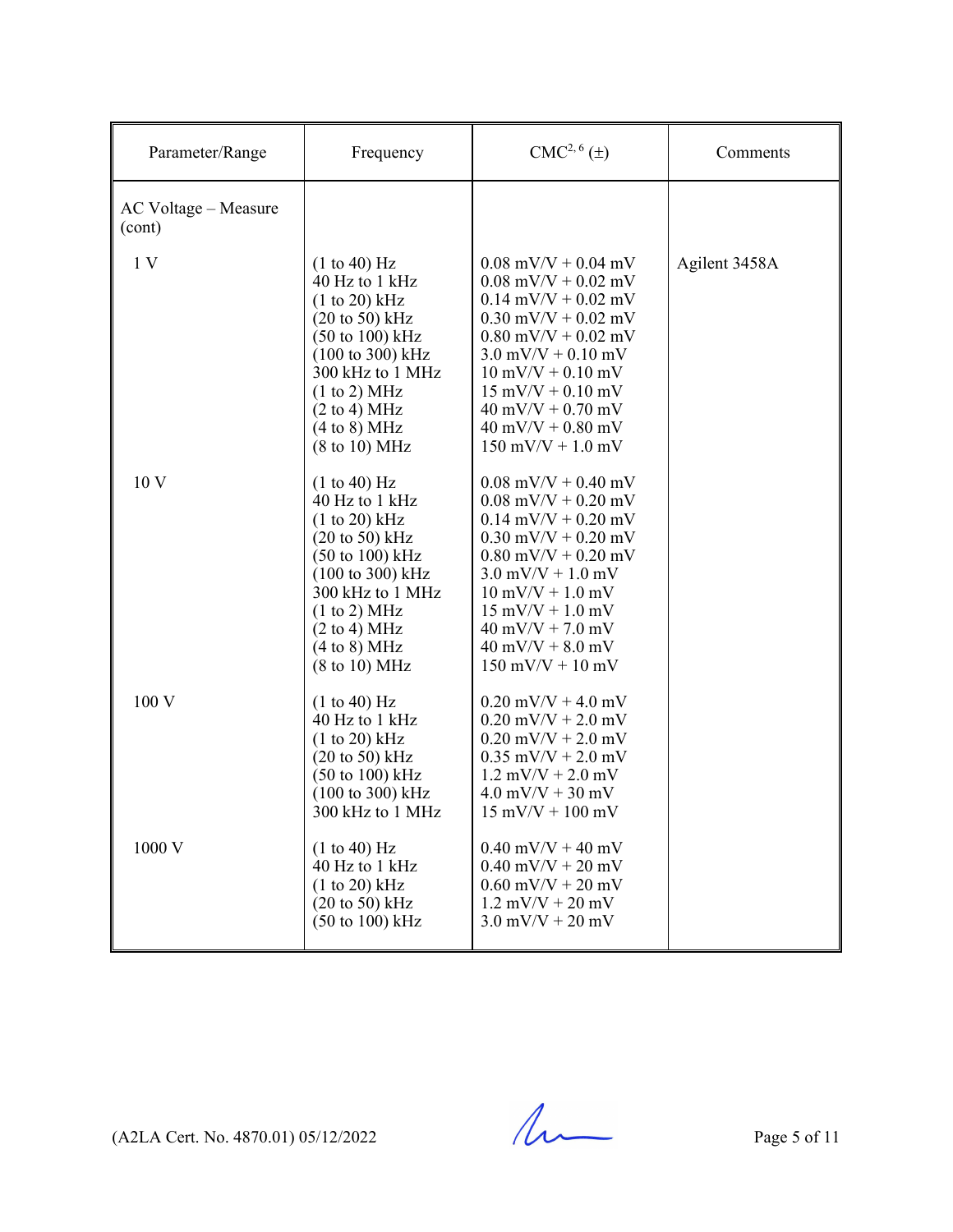| Parameter/Range                   | Frequency                                                                                                                                                               | $CMC2, 6(\pm)$                                                                                                                                                                                        | Comments    |
|-----------------------------------|-------------------------------------------------------------------------------------------------------------------------------------------------------------------------|-------------------------------------------------------------------------------------------------------------------------------------------------------------------------------------------------------|-------------|
| AC Current - Generate             |                                                                                                                                                                         |                                                                                                                                                                                                       |             |
| (29 to 330) µA                    | $(10 \text{ to } 20)$ Hz<br>$(20 \text{ to } 45) \text{ Hz}$<br>45 Hz to 1 kHz<br>(1 to 5) kHz<br>$(5 \text{ to } 10) \text{ kHz}$<br>$(10 to 30)$ kHz                  | $1.4 \text{ mA}/A + 67 \text{ nA}$<br>$1 \text{ mA}/A + 67 \text{ nA}$<br>$830 \mu A/A + 67 \ nA$<br>$2 \text{ mA}/A + 100 \text{ nA}$<br>5.3 mA/A + 130 nA<br>$11 \text{ mA/A} + 270 \text{ nA}$     | Fluke 5522A |
| 330 $\mu$ A to 3.3 mA             | $(10 \text{ to } 20)$ Hz<br>$(20 \text{ to } 45)$ Hz<br>45 Hz to 1 kHz<br>(1 to 5) kHz<br>$(5 \text{ to } 10) \text{ kHz}$<br>$(10 \text{ to } 30) \text{ kHz}$         | $1.4 \text{ mA/A} + 100 \text{ nA}$<br>$850 \mu A/A + 100 \text{ nA}$<br>$670 \mu A/A + 100 \text{ nA}$<br>$1.3$ mA/A + 130 nA<br>$3.3 \text{ mA/A} + 200 \text{ nA}$<br>$6.7$ mA/A + 400 nA          |             |
| $(3.3 \text{ to } 33) \text{ mA}$ | $(10 \text{ to } 20)$ Hz<br>$(20 \text{ to } 45) \text{ Hz}$<br>45 Hz to 1 kHz<br>(1 to 5) kHz<br>$(5 \text{ to } 10) \text{ kHz}$<br>$(10 \text{ to } 30) \text{ kHz}$ | $1.2 \text{ mA/A} + 1.3 \text{ }\mu\text{A}$<br>600 μA/A + 1.3 μA<br>$270 \mu A/A + 1.3 \mu A$<br>530 $\mu$ A/A + 1.3 $\mu$ A<br>$1.3 \text{ mA}/A + 2 \mu A$<br>$2.7 \text{ mA/A} + 2.7 \mu\text{A}$ |             |
| $(33 \text{ to } 330) \text{ mA}$ | $(10 \text{ to } 20)$ Hz<br>$(20 \text{ to } 45) \text{ Hz}$<br>45 Hz to 1 kHz<br>(1 to 5) kHz<br>$(5 \text{ to } 10) \text{ kHz}$<br>$(10 \text{ to } 30) \text{ kHz}$ | $1.2 \text{ mA/A} + 13 \mu\text{A}$<br>600 $\mu$ A/A + 13 $\mu$ A<br>$270 \mu A/A + 13 \mu A$<br>670 μA/A + 33 μA<br>$1.3 \text{ mA/A} + 67 \mu\text{A}$<br>$2.7 \text{ mA/A} + 130 \mu\text{A}$      |             |
| 330 mA to 1.1 A                   | $(10 \text{ to } 45) \text{ Hz}$<br>45 Hz to 1 kHz<br>$(1 \text{ to } 5)$ kHz<br>$(5 \text{ to } 10) \text{ kHz}$                                                       | $1.2 \text{ mA/A} + 67 \mu\text{A}$<br>330 $\mu A/A + 67 \mu A$<br>$4 \text{ mA}/A + 670 \mu A$<br>$17 \text{ mA/A} + 3.3 \text{ mA}$                                                                 |             |
| $(1.1 \text{ to } 3)$ A           | $(10 \text{ to } 45) \text{ Hz}$<br>45 Hz to 1 kHz<br>(1 to 5) kHz<br>$(5 \text{ to } 10) \text{ kHz}$                                                                  | $1.2 \text{ mA/A} + 67 \text{ }\mu\text{A}$<br>$400 \mu A/A + 67 \mu A$<br>$4.0$ mA/A + 670 µA<br>$17 \text{ mA/A} + 3.3 \text{ mA}$                                                                  |             |
| $(3 \text{ to } 11)$ A            | $(45 \text{ to } 100) \text{ Hz}$<br>100 Hz to 1 kHz<br>(1 to 5) kHz                                                                                                    | $400 \mu A/A + 1.3 \text{ mA}$<br>690 $\mu A/A + 1.3$ mA<br>$20 \text{ mA/A} + 1.3 \text{ mA}$                                                                                                        |             |
| $(11 \text{ to } 20.5)$ A         | $(45 \text{ to } 100) \text{ Hz}$<br>100 Hz to 1 kHz<br>$(1 \text{ to } 5)$ kHz                                                                                         | $800 \mu A/A + 3.3 \text{ mA}$<br>$1 \text{ mA}/A + 3.3 \text{ mA}$<br>$20 \text{ mA/A} + 3.3 \text{ mA}$                                                                                             |             |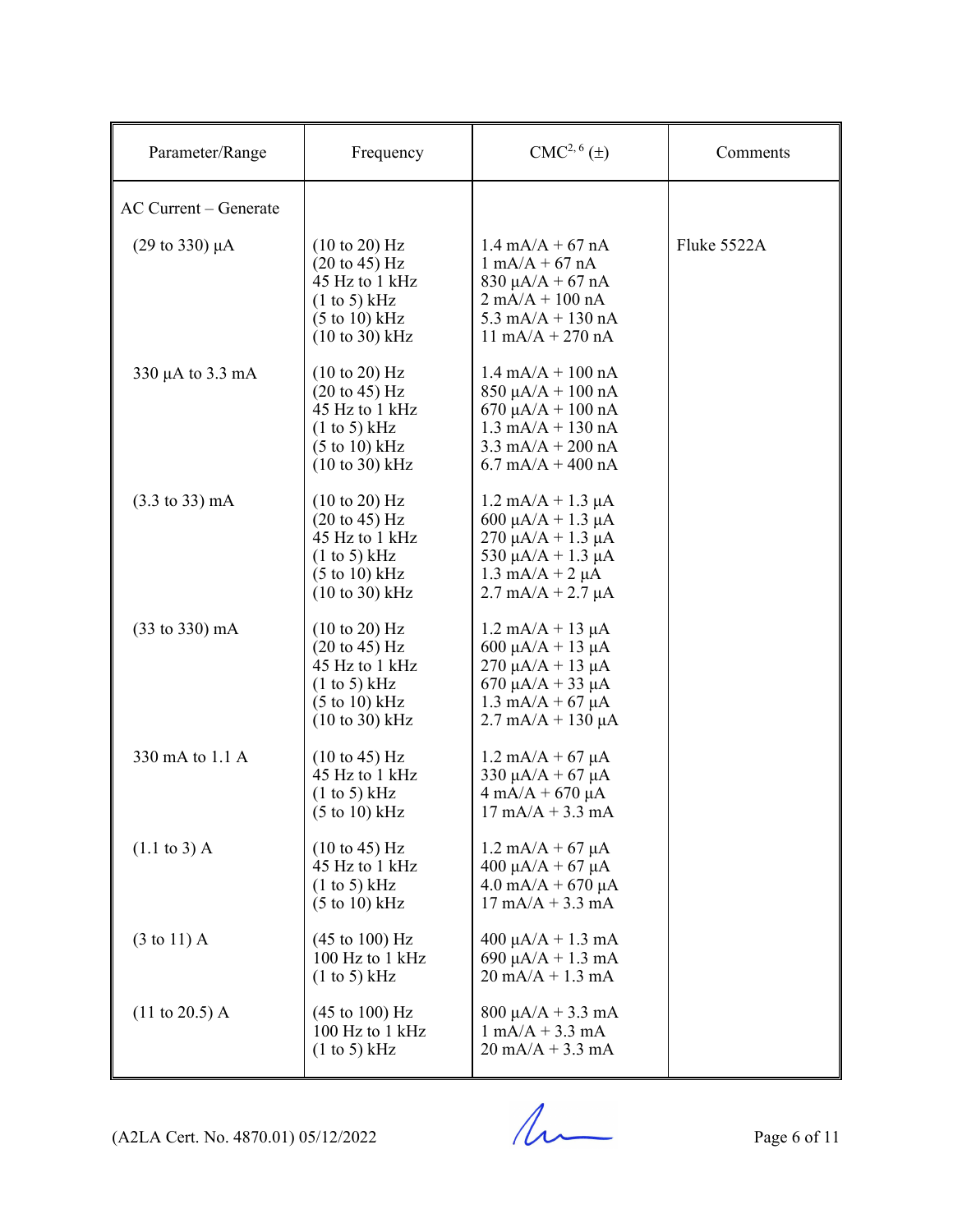| Parameter/Range                                                                                                                                                                                            | Frequency                                                                                                                                                                                                                           | CMC <sup>2, 6</sup> (±)                                                                                                                                                                                                                                             | Comments      |
|------------------------------------------------------------------------------------------------------------------------------------------------------------------------------------------------------------|-------------------------------------------------------------------------------------------------------------------------------------------------------------------------------------------------------------------------------------|---------------------------------------------------------------------------------------------------------------------------------------------------------------------------------------------------------------------------------------------------------------------|---------------|
| <b>AC Current - Measure</b>                                                                                                                                                                                |                                                                                                                                                                                                                                     |                                                                                                                                                                                                                                                                     |               |
| Up to $100 \mu A$                                                                                                                                                                                          | $(10 \text{ to } 20)$ Hz<br>$(20 \text{ to } 45) \text{ Hz}$<br>$(45 \text{ to } 100) \text{ Hz}$<br>100 Hz to 5 kHz                                                                                                                | $4.0 \text{ mA/A} + 30 \text{ nA}$<br>$1.5 \text{ mA/A} + 30 \text{ nA}$<br>$0.6$ mA/A + 30 nA<br>$0.6$ mA/A + 30 nA                                                                                                                                                | Agilent 3458A |
| $100 \mu A$ to $1 \text{ mA}$                                                                                                                                                                              | $(10 \text{ to } 20)$ Hz<br>$(20 \text{ to } 45) \text{ Hz}$<br>$(45 \text{ to } 100) \text{ Hz}$<br>100 Hz to 5 kHz<br>(5 to 20) kHz<br>$(20 \text{ to } 50)$ kHz<br>$(50 \text{ to } 100) \text{ kHz}$                            | $4.0$ mA/A + 200 nA<br>$1.5 \text{ mA/A} + 200 \text{ nA}$<br>$0.6$ mA/A + 500 nA<br>$0.3$ mA/A + $0.2$ µA<br>$0.6$ mA/A + $0.2$ µA<br>$4.0$ mA/A + 0.4 $\mu$ A<br>5.5 mA/A + 1.5 $\mu$ A                                                                           |               |
| $(1 to 10)$ mA                                                                                                                                                                                             | $(10 \text{ to } 20)$ Hz<br>$(20 \text{ to } 45) \text{ Hz}$<br>$(45 \text{ to } 100) \text{ Hz}$<br>100 Hz to 5 kHz<br>$(5 \text{ to } 20)$ kHz<br>$(20 \text{ to } 50)$ kHz<br>(50 to 100) kHz                                    | $4.0$ mA/A + 2.0 $\mu$ A<br>$1.5 \text{ mA/A} + 2.0 \mu\text{A}$<br>$0.6$ mA/A + $2.0$ µA<br>$0.3$ mA/A + 2.0 $\mu$ A<br>$4.0 \text{ mA/A} + 4.0 \mu\text{A}$<br>$5.5 \text{ mA/A} + 15 \mu\text{A}$<br>$4.0 \text{ mA/A} + 20 \mu\text{A}$                         |               |
| $(10 to 100)$ mA                                                                                                                                                                                           | $(10 \text{ to } 20)$ Hz<br>$(20 \text{ to } 45) \text{ Hz}$<br>$(45 \text{ to } 100) \text{ Hz}$<br>100 Hz to 5 kHz<br>$(5 \text{ to } 20) \text{ kHz}$<br>$(20 \text{ to } 50) \text{ kHz}$<br>$(50 \text{ to } 100) \text{ kHz}$ | $1.5 \text{ mA/A} + 20 \mu\text{A}$<br>$0.6 \text{ mA/A} + 20 \mu\text{A}$<br>$0.3 \text{ mA/A} + 20 \mu\text{A}$<br>$0.6$ mA/A + 20 $\mu$ A<br>$4.0 \text{ mA/A} + 40 \mu\text{A}$<br>$5.5 \text{ mA/A} + 150 \mu\text{A}$<br>$4.0 \text{ mA/A} + 200 \mu\text{A}$ |               |
| 100 mA to 1 A                                                                                                                                                                                              | $(10 \text{ to } 20)$ Hz<br>$(20 \text{ to } 45) \text{ Hz}$<br>$(45 \text{ to } 100) \text{ Hz}$<br>$(5 to 20)$ kHz<br>$(20 \text{ to } 50)$ kHz                                                                                   | $4.0$ mA/A + 200 µA<br>$1.6 \text{ mA/A} + 200 \mu\text{A}$<br>$0.8$ mA/A + 200 µA<br>$3.0 \text{ mA/A} + 0.2 \text{ mA}$<br>$10 \text{ mA/A} + 0.4 \text{ mA}$                                                                                                     |               |
| Capacitance - Generate                                                                                                                                                                                     |                                                                                                                                                                                                                                     |                                                                                                                                                                                                                                                                     |               |
| $(220 \text{ to } 400) \text{ pF}$<br>400 pF to 1.1 nF<br>$(1.1 \text{ to } 3.3) \text{ nF}$<br>$(3.3 \text{ to } 11) \text{ nF}$<br>$(11 \text{ to } 33) \text{ nF}$<br>$(33 \text{ to } 110) \text{ nF}$ | 10 Hz to 10 $kHz$<br>10 Hz to $10$ kHz<br>10 Hz to 3 kHz<br>10 Hz to 1 kHz<br>10 Hz to 1 kHz<br>10 Hz to 1 kHz                                                                                                                      | $0.40 \% + 7 pF$<br>$0.35 \% + 7 pF$<br>$0.29 \% + 7 pF$<br>$0.26 \% + 7 pF$<br>$0.18 \% + 7 pF$<br>$0.26 \% + 7 pF$                                                                                                                                                | Fluke 5522A   |

 $(A2LA$  Cert. No. 4870.01) 05/12/2022 Page 7 of 11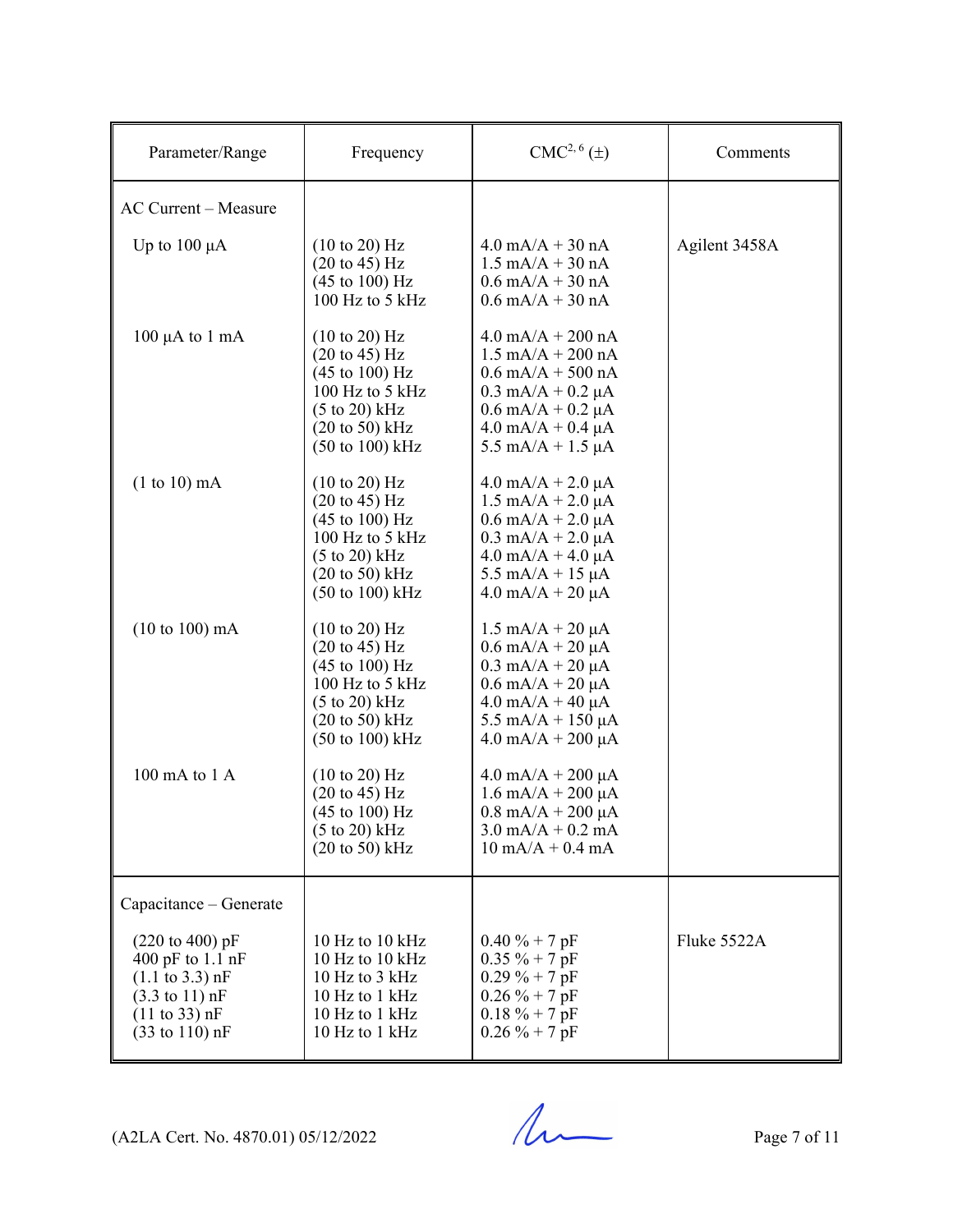| Parameter/Range                                                                                                                                                                                                                                                                                                                                                                                         | Frequency                                                                                                                                                                                                                                                                                                                                                                                                                                                                                                                                                                                                                                                            | $CMC2, 6(\pm)$                                                                                                                                                                                                                                                                                                                                                                                                                                                                                                                                                                                                                                                                                                                  | Comments    |
|---------------------------------------------------------------------------------------------------------------------------------------------------------------------------------------------------------------------------------------------------------------------------------------------------------------------------------------------------------------------------------------------------------|----------------------------------------------------------------------------------------------------------------------------------------------------------------------------------------------------------------------------------------------------------------------------------------------------------------------------------------------------------------------------------------------------------------------------------------------------------------------------------------------------------------------------------------------------------------------------------------------------------------------------------------------------------------------|---------------------------------------------------------------------------------------------------------------------------------------------------------------------------------------------------------------------------------------------------------------------------------------------------------------------------------------------------------------------------------------------------------------------------------------------------------------------------------------------------------------------------------------------------------------------------------------------------------------------------------------------------------------------------------------------------------------------------------|-------------|
| Capacitance - Generate<br>(cont)                                                                                                                                                                                                                                                                                                                                                                        |                                                                                                                                                                                                                                                                                                                                                                                                                                                                                                                                                                                                                                                                      |                                                                                                                                                                                                                                                                                                                                                                                                                                                                                                                                                                                                                                                                                                                                 |             |
| $(110 \text{ to } 330) \text{ nF}$<br>330 nF to 1.1 µF<br>$(1.1 \text{ to } 3.3) \mu F$<br>$(3.3 \text{ to } 11) \mu F$<br>$(11 \text{ to } 33) \mu F$<br>$(33 \text{ to } 110) \,\mu\text{F}$<br>$(110 \text{ to } 330) \mu F$<br>330 µF to 1.1 mF<br>$(1.1 \text{ to } 3.3) \text{ mF}$<br>$(3.3 \text{ to } 11) \text{ mF}$<br>$(11 \text{ to } 33) \text{ mF}$<br>$(33 \text{ to } 110) \text{ mF}$ | 10 Hz to $1$ kHz<br>$(100 \text{ to } 600) \text{ Hz}$<br>(10 to 300) Hz<br>$(10 \text{ to } 150)$ Hz<br>(10 to 120) Hz<br>$(10 \text{ to } 80)$ Hz<br>(0 to 50) Hz<br>(0 to 20) Hz<br>(0 to 6) Hz<br>(0 to 2) Hz<br>(0 to 0.6) Hz<br>(0 to 0.2) Hz                                                                                                                                                                                                                                                                                                                                                                                                                  | $0.18 \% + 20 pF$<br>$0.26 \% + 0.67 nF$<br>$0.21 \% + 2 nF$<br>$0.26 \% + 6.7 nF$<br>$0.29 \% + 20 nF$<br>$0.36\% + 67$ nF<br>$0.31 \% + 200 nF$<br>$0.36\% + 0.67 \,\mu F$<br>$0.31 \% + 2 \mu F$<br>$0.37 \% + 6.7 \mu F$<br>$0.50 \% + 20 \mu F$<br>$0.20 \% + 67 \mu F$                                                                                                                                                                                                                                                                                                                                                                                                                                                    | Fluke 5522A |
| Parameter/Equipment                                                                                                                                                                                                                                                                                                                                                                                     | Range                                                                                                                                                                                                                                                                                                                                                                                                                                                                                                                                                                                                                                                                | $CMC2, 6(\pm)$                                                                                                                                                                                                                                                                                                                                                                                                                                                                                                                                                                                                                                                                                                                  | Comments    |
| Resistance – Generate                                                                                                                                                                                                                                                                                                                                                                                   | Up to 11 $\Omega$<br>$(11 \text{ to } 33) \Omega$<br>$(33 \text{ to } 110) \Omega$<br>$(110 \text{ to } 330) \Omega$<br>330 $\Omega$ to 1.1 k $\Omega$<br>$(1.1 \text{ to } 3.3) \text{ k}\Omega$<br>$(3.3 \text{ to } 11) \text{ k}\Omega$<br>$(11 \text{ to } 33) \text{ k}\Omega$<br>$(33 \text{ to } 110) \text{ k}\Omega$<br>$(110 \text{ to } 330) \text{ k}\Omega$<br>330 k $\Omega$ to 1.1 M $\Omega$<br>$(1.1 \text{ to } 3.3) \text{ M}\Omega$<br>$(3.3 \text{ to } 11) \text{ M}\Omega$<br>$(11 \text{ to } 33) \text{ M}\Omega$<br>$(33 \text{ to } 110) \text{ M}\Omega$<br>$(110 \text{ to } 330) \text{ M}\Omega$<br>330 M $\Omega$ to 1.1 G $\Omega$ | $30 \mu\Omega/\Omega$ + 670 μ $\Omega$<br>$24 \mu\Omega/\Omega + 1 \text{ m}\Omega$<br>21 μ $\Omega/\Omega$ + 930 μ $\Omega$<br>$20 \mu\Omega/\Omega + 1.3 \text{ mA}$<br>$19 \mu\Omega/\Omega + 1.3 \text{ mA}$<br>$19 \mu\Omega/\Omega + 13 \mu\Omega$<br>$19 \mu\Omega/\Omega + 13 \mu\Omega$<br>$19 \mu\Omega/\Omega + 130 \text{ mA}$<br>$19 \mu\Omega/\Omega + 130 \text{ m}\Omega$<br>$26 \mu\Omega/\Omega + 1.3 \Omega$<br>$22 \mu\Omega/\Omega + 1.3 \Omega$<br>41 $\mu\Omega/\Omega$ + 20 $\Omega$<br>$87 \mu\Omega/\Omega + 33 \Omega$<br>$170 \mu\Omega/\Omega + 1.7 \kappa\Omega$<br>$330 \mu\Omega/\Omega + 2 k\Omega$<br>$3.8 \text{ m}\Omega/\Omega$ + 67 k $\Omega$<br>$10 \text{ mA}/\Omega$ + 330 k $\Omega$ | Fluke 5522A |

 $(A2LA$  Cert. No. 4870.01) 05/12/2022 Page 8 of 11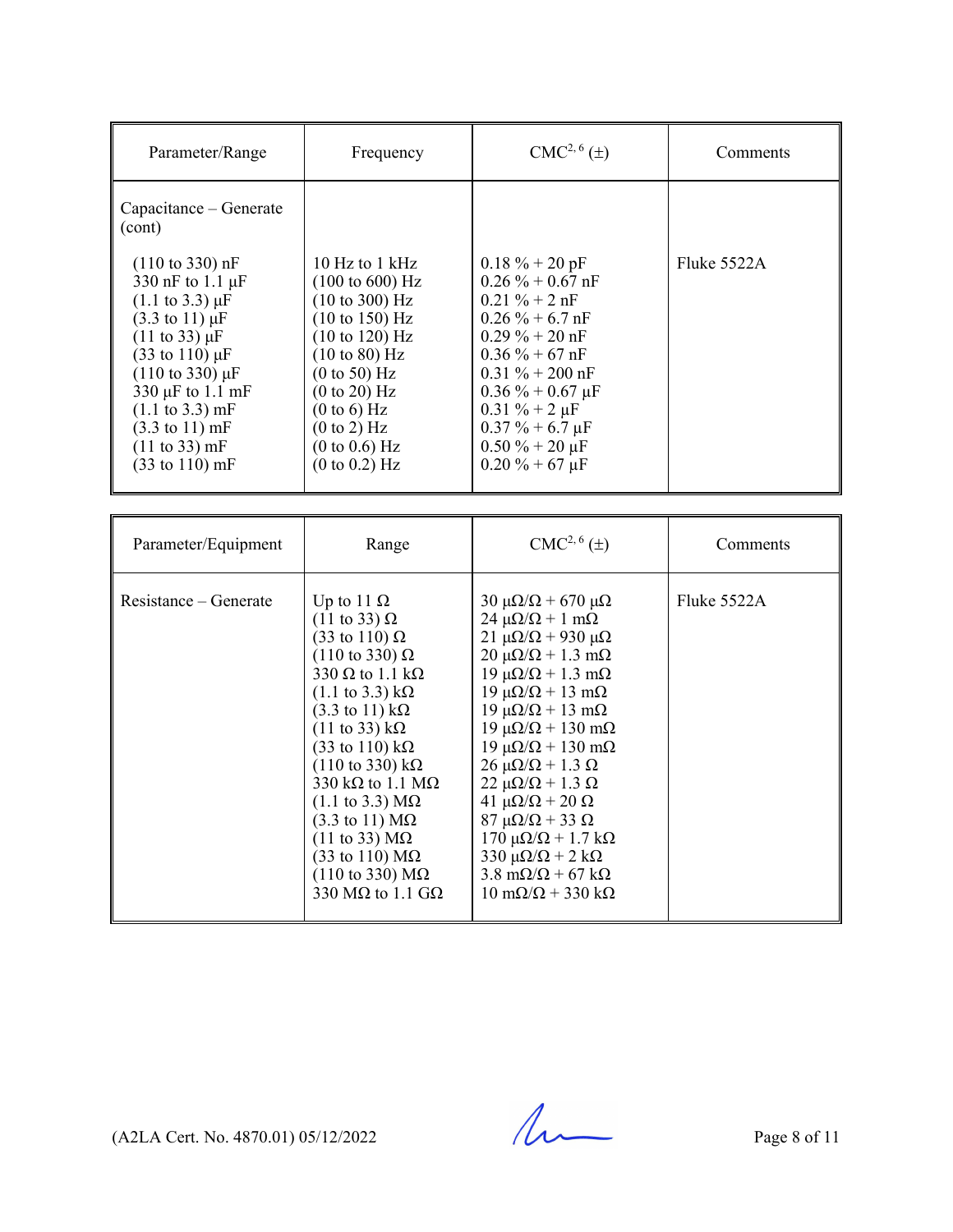| Parameter/Equipment                                 | Range                                                                                                                                                                                     | $CMC2, 5, 6(\pm)$                                                                                                                                                                                                                                                                                                                                                                               | Comments                           |
|-----------------------------------------------------|-------------------------------------------------------------------------------------------------------------------------------------------------------------------------------------------|-------------------------------------------------------------------------------------------------------------------------------------------------------------------------------------------------------------------------------------------------------------------------------------------------------------------------------------------------------------------------------------------------|------------------------------------|
| Resistance - Measure                                | Up to $10 \Omega$<br>$100 \Omega$<br>$1 \text{ k}\Omega$<br>$10 \text{ k}\Omega$<br>$100 \text{ k}\Omega$<br>$1 M\Omega$<br>$10 \text{ M}\Omega$<br>$100 \text{ M}\Omega$<br>$1 G \Omega$ | $15 \mu\Omega/\Omega + 0.1 \text{ m}\Omega$<br>$12 \mu\Omega/\Omega + 0.5 \text{ mA}$<br>$10 \mu\Omega/\Omega + 0.3 \text{ mA}$<br>$10 \mu\Omega/\Omega$ + 5.0 m $\Omega$<br>$17 \mu\Omega/\Omega$ + 0.1 Ω<br>15 μ $\Omega/\Omega$ + 2.0 Ω<br>50 $\mu\Omega/\Omega$ + 0.1 k $\Omega$<br>$0.5 \text{ m}\Omega/\Omega + 1.0 \text{ k}\Omega$<br>$5.0 \text{ m}\Omega/\Omega + 10 \text{ k}\Omega$ | Agilent 3458A                      |
| Electrical Simulation of<br>Thermocouple Indicators |                                                                                                                                                                                           |                                                                                                                                                                                                                                                                                                                                                                                                 |                                    |
| Type E                                              | $(-250 \text{ to } -100)$ °C<br>$(-100 \text{ to } -25)$ °C<br>$(-25 \text{ to } 0)$ °C<br>(0 to 350) $^{\circ}$ C<br>$(350 \text{ to } 650)$ °C<br>$(650 \text{ to } 1000)$ °C           | $0.33$ °C+ 1.2 %<br>$0.11 \text{ °C} + 1.2 \text{ %}$<br>$0.09 \text{ °C} + 1.2 \text{ %}$<br>$0.09 °C + 0.58 \%$<br>$0.11 \text{ °C} + 0.58 \text{ °G}$<br>$0.14$ °C + 0.58 %                                                                                                                                                                                                                  | Fluke 5522A                        |
| Type K                                              | $(-200 \text{ to } -100)$ °C<br>$(-100 \text{ to } -25)$ °C<br>$(-25 \text{ to } 0)$ °C<br>(0 to 120) $^{\circ}$ C<br>$(120 \text{ to } 1000)$ °C<br>$(1000 \text{ to } 1372)$ °C         | $0.22 \text{ °C} + 2.3 \text{ %}$<br>$0.12 \text{ °C} + 2.3 \text{ %}$<br>$0.11 \text{ °C} + 2.3 \text{ %}$<br>$0.11 \text{ °C} + 0.87 \text{ °G}$<br>$0.17 °C + 0.87 \%$<br>$0.27 °C + 0.87 \%$                                                                                                                                                                                                |                                    |
| Electrical Simulation of<br>$RTDs -$                |                                                                                                                                                                                           |                                                                                                                                                                                                                                                                                                                                                                                                 |                                    |
| Pt 385 (100 $\Omega$ )                              | $(-200 \text{ to } 0)$ °C<br>(0 to 100) $^{\circ}$ C<br>$(100 \text{ to } 300)$ °C<br>$(300 \text{ to } 400)$ °C<br>$(400 \text{ to } 630)$ °C<br>$(630 \text{ to } 800)$ °C              | $0.35 °C + 0.005$ [t]<br>$0.35 °C + 0.005$ [t]<br>$0.35 °C + 0.005$ [t]<br>$0.35 °C + 0.005$ [t]<br>$0.36 °C + 0.005$ [t]<br>$0.38 °C + 0.005$ [t]                                                                                                                                                                                                                                              | Fluke 5522A<br>$[t]$ = temperature |
| Pt 3926 (100 $\Omega$ )                             | $(-200 \text{ to } 0)$ °C<br>(0 to 100) $^{\circ}$ C<br>$(100 \text{ to } 300)$ °C<br>$(300 \text{ to } 400)$ °C<br>$(400 \text{ to } 630)$ °C                                            | $0.35 °C + 0.005$ [t]<br>$0.35 °C + 0.005$ [t]<br>$0.35 °C + 0.005$ [t]<br>$0.35 °C + 0.005$ [t]<br>$0.36 °C + 0.005$ [t]                                                                                                                                                                                                                                                                       |                                    |

 $(A2LA$  Cert. No. 4870.01) 05/12/2022 Page 9 of 11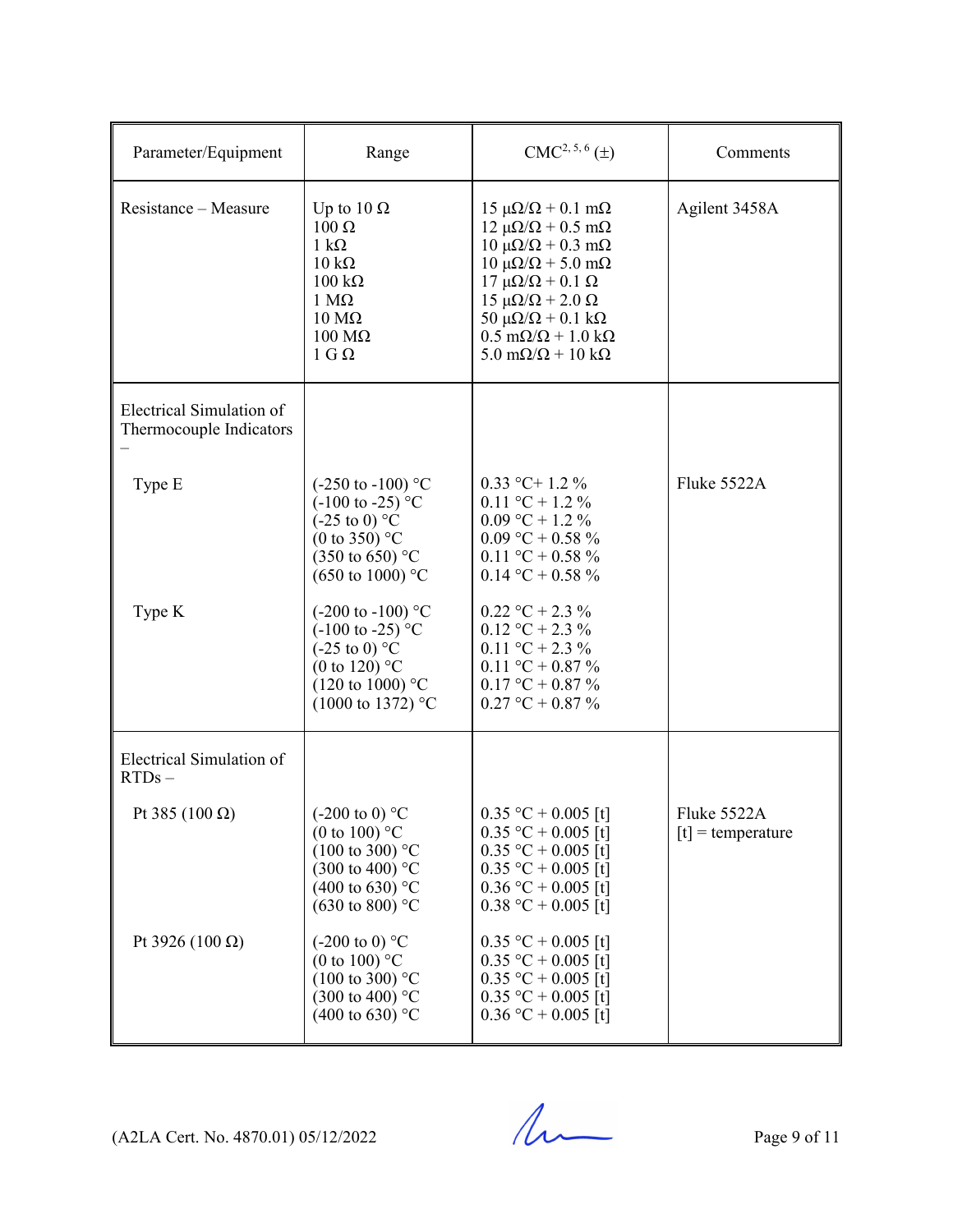| Parameter/Equipment                         | Range                                                                                                                                                                                                                                                                    | $CMC2(\pm)$                                                                                                                                                                                                                   | Comments                           |
|---------------------------------------------|--------------------------------------------------------------------------------------------------------------------------------------------------------------------------------------------------------------------------------------------------------------------------|-------------------------------------------------------------------------------------------------------------------------------------------------------------------------------------------------------------------------------|------------------------------------|
| Electrical Simulation of<br>$RTDs - (cont)$ |                                                                                                                                                                                                                                                                          |                                                                                                                                                                                                                               |                                    |
| Pt 3916 (100 $\Omega$ )                     | $(-200 \text{ to } -190)$ °C<br>$(-190 \text{ to } -80)$ °C<br>$(-80 \text{ to } 0)$ °C<br>(0 to 100) $^{\circ}$ C<br>$(100 \text{ to } 260)$ °C<br>$(260 \text{ to } 300)$ °C<br>$(300 \text{ to } 400)$ °C<br>$(400 \text{ to } 600)$ °C<br>$(600 \text{ to } 630)$ °C | $0.38 °C + 0.005$ [t]<br>$0.35 °C + 0.005$ [t]<br>$0.35 °C + 0.005$ [t]<br>$0.35 °C + 0.005$ [t]<br>$0.35 °C + 0.005$ [t]<br>$0.35 °C + 0.005$ [t]<br>$0.35 °C + 0.005$ [t]<br>$0.35$ °C + 0.005 [t]<br>$0.38 °C + 0.005$ [t] | Fluke 5522A<br>$[t]$ = temperature |
| Pt 385 (200 Ω)                              | $(-200 \text{ to } 100)$ °C<br>$(100 \text{ to } 260)$ °C<br>$(260 \text{ to } 300)$ °C<br>$(300 \text{ to } 400)$ °C<br>(400 to 600) $^{\circ}$ C<br>$(600 \text{ to } 630)$ °C                                                                                         | $0.35 °C + 0.005$ [t]<br>$0.35 °C + 0.005$ [t]<br>$0.36$ °C + 0.005 [t]<br>$0.36 °C + 0.005$ [t]<br>$0.36 °C + 0.005$ [t]<br>$0.11 °C + 0.005$ [t]                                                                            |                                    |
| Pt 385 (500 Ω)                              | $(-200 \text{ to } -80)$ °C<br>$(-80 \text{ to } 100)$ °C<br>$(100 \text{ to } 260)$ °C<br>$(260 \text{ to } 400)$ °C<br>$(400 \text{ to } 600)$ °C<br>$(600 \text{ to } 630)$ °C                                                                                        | $0.35$ °C + 0.005 [t]<br>$0.35 °C + 0.005$ [t]<br>$0.35 °C + 0.005$ [t]<br>$0.35 °C + 0.005$ [t]<br>$0.35 °C + 0.005$ [t]<br>$0.35 °C + 0.005$ [t]                                                                            |                                    |
| Pt 385 (1000 Ω)                             | $(-200 \text{ to } 0)$ °C<br>(0 to 100) $^{\circ}$ C<br>$(100 \text{ to } 260)$ °C<br>$(260 \text{ to } 300)$ °C<br>$(300 \text{ to } 600)$ °C<br>$(600 \text{ to } 630)$ °C                                                                                             | $0.42$ °C + 0.005 [t]<br>$0.35 °C + 0.005$ [t]<br>$0.35 °C + 0.005$ [t]<br>$0.35 °C + 0.005$ [t]<br>$0.35 °C + 0.005$ [t]<br>$0.38 °C + 0.005$ [t]                                                                            |                                    |
| PtNi 385 (120 $\Omega$ )                    | $(-80 \text{ to } 100)$ °C<br>$(100 \text{ to } 260)$ °C                                                                                                                                                                                                                 | $0.35 °C + 0.005$ [t]<br>$0.36 °C + 0.005$ [t]                                                                                                                                                                                |                                    |
| Cu 427 (10 Ω)                               | $(-100 \text{ to } 260)$ °C                                                                                                                                                                                                                                              | $0.40 °C + 0.005$ [t]                                                                                                                                                                                                         |                                    |

 $(A2LA$  Cert. No. 4870.01) 05/12/2022 Page 10 of 11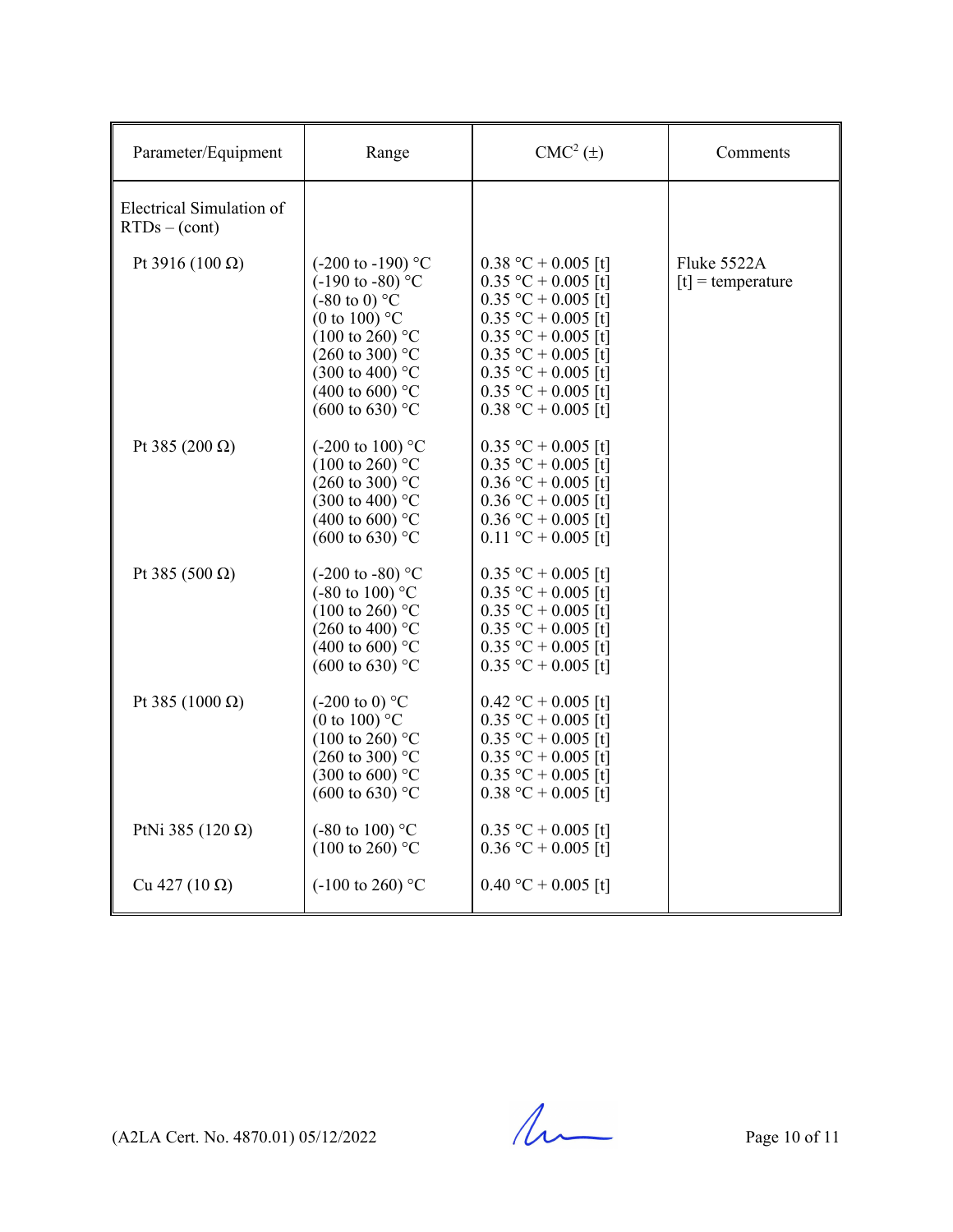## IV. Mechanical

| Parameter/Equipment                                     | Range                                                                                                                                       | $CMC2, 4, 5(\pm)$                                                                                                          | Comments                                   |
|---------------------------------------------------------|---------------------------------------------------------------------------------------------------------------------------------------------|----------------------------------------------------------------------------------------------------------------------------|--------------------------------------------|
| $Force -$<br>Impulse Hammers and<br>Dynamic Force Cells | Up to $5000$ lbf                                                                                                                            | $2.2\%$                                                                                                                    | Calibrated mass and<br>accelerometers      |
| Pressure<br>(Analog and Transducers)                    | Up to $2000$ psi<br>Up to 1 in $H_2O$<br>$(1 \text{ to } 3)$ in $H_2O$<br>$(3 \text{ to } 10)$ in $H_2O$<br>$(10 \text{ to } 30)$ in $H_2O$ | $0.16\%$<br>$0.0053\%$ FS + 0.0076 %<br>$0.0045 \% FS + 0.0076 \%$<br>0.0041 % $FS + 0.0076$ %<br>$0.0035\%$ FS + 0.0076 % | Precision pressure gage<br>GE Ruska 7250LP |

<sup>1</sup> This laboratory offers commercial calibration service and field calibration service.

- <sup>2</sup> Calibration and Measurement Capability Uncertainty (CMC) is the smallest uncertainty of measurement that a laboratory can achieve within its scope of accreditation when performing more or less routine calibrations of nearly ideal measurement standards or nearly ideal measuring equipment. CMCs represent expanded uncertainties expressed at approximately the 95 % level of confidence, usually using a coverage factor of  $k = 2$ . The actual measurement uncertainty of a specific calibration performed by the laboratory may be greater than the CMC due to the behavior of the customer's device and to influences from the circumstances of the specific calibration.
- 3 Field calibration service is available for this calibration. Please note the actual measurement uncertainties achievable on a customer's site can normally be expected to be larger than the CMC found on the A2LA Scope. Allowance must be made for aspects such as the environment at the place of calibration and for other possible adverse effects such as those caused by transportation of the calibration equipment. The usual allowance for the actual uncertainty introduced by the item being calibrated, (e.g., resolution) must also be considered and this, on its own, could result in the actual measurement uncertainty achievable on a customer's site being larger than the CMC.
- $4$  In the statement of CMC,  $D$  is the numerical value of the diagonal length of the device measured in inches; *FS* represents "Full Scale".
- $<sup>5</sup>$  In the statement of CMC, percentages are percentages of reading, unless otherwise indicated.</sup>
- $6$  The stated measured values are determined using the indicated instrument (see Comments). This capability is suitable for the calibration of the devices intended to measure or generate the measured value in the ranges indicated. CMCs are expressed as either a specific value that covers the full range or as a fraction/percentage of the reading plus a fixed floor specification.

7 This scope meets A2LA's *P112 Flexible Scope Policy*.